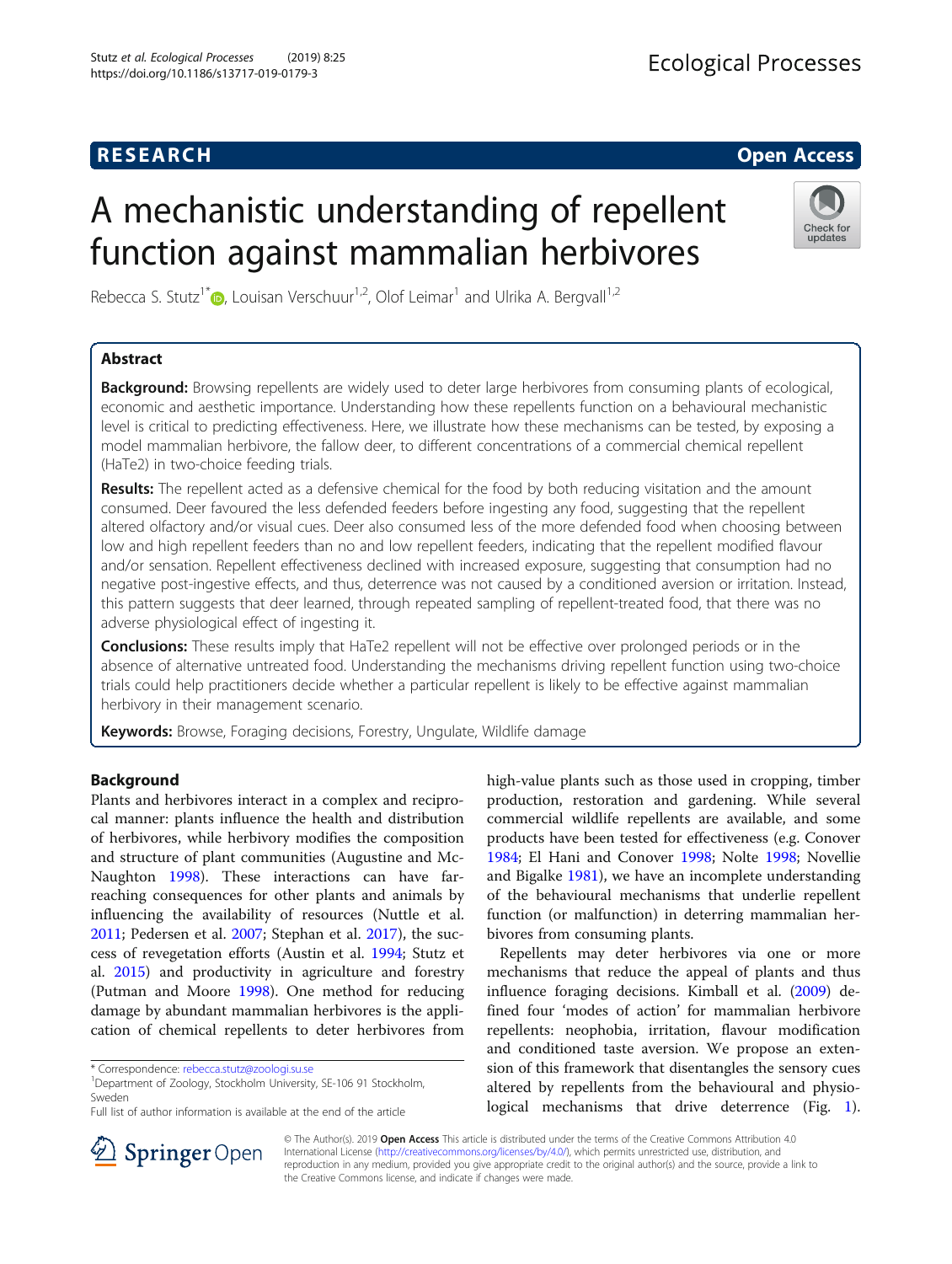<span id="page-1-0"></span>

Repellents often change the smell and appearance of food, and these cues are apparent before the food is tasted. Once the animal takes a bite, it experiences the flavour and feeling of the food in its mouth and this can also be modified by a chemical repellent. The association, or not, of these cues with previous experiences and adverse physiological effects determines how effectively the repellent deters herbivores from consuming treated food (Kimball and Taylor [2010\)](#page-6-0).

Repellents that do not cause any adverse physiological effects rely on cues that induce innate or learned avoidance behaviours. For example, those based on neophobia take advantage of the fear of novel stimuli (Cassini [1994](#page-6-0); Villalba and Provenza [2000\)](#page-6-0). However, if a repellent only consists of a novel taste, texture, smell or colour, without any negative post-ingestive consequences, its effectiveness generally decreases with exposure time as animals learn to incorporate it in their diet (Nolte [1999\)](#page-6-0). This is probably a consequence of post-ingestive learning (Arnould and Signoret [1993;](#page-6-0) Provenza [1995\)](#page-6-0), in combination with the continuous sampling behaviour of mammalian herbivores (Provenza et al. [1998](#page-6-0)), with the speed of learning depending on an animal's nutritional status and the availability of alternative food (Provenza [1995](#page-6-0)).

Another category of repellents is based on herbivores' innate fear of predation, often induced using odour cues from predator urine and faeces, or sulphurous compounds associated with predation (Bean et al. [1997;](#page-6-0) Pfister et al. [1990](#page-6-0); Sullivan et al. [1985](#page-6-0); Woolhouse and Morgan [1995\)](#page-6-0). Much like the repellents based on novelty, those based on fear of predation are infrequently reinforced by experience; unless predation pressure is high, there are relatively few opportunities to associate the cue with the presence of a predator or a predation

event in the herd. Their effects can thus be short-lived, particularly in the absence of alternative food (Murray et al. [2006](#page-6-0)).

In contrast, repellents that cause pain or discomfort on contact with the mouth, nose or eyes generally have immediate deterrent effects (Beauchamp [1997](#page-6-0); Mason [1998](#page-6-0)), possibly because these irritants mimic the compounds released during tissue damage (Clark [1997](#page-6-0)). There is some evidence that repellents containing compounds that activate the trigeminal system, such as capsaicin, deter mammalian herbivores from consumption when applied at high concentrations, but hunger appears to reduce the deterrent effect (Andelt et al. [1992;](#page-6-0) Andelt et al. [1994\)](#page-6-0).

Animals experiencing sensory cues associated with malaise or gastrointestinal distress, such as those indicating the presence of tannins or lithium chloride, can develop conditioned aversions (Burritt and Provenza [1989](#page-6-0); Provenza [1996](#page-6-0); Provenza et al. [1990](#page-6-0)). The effects of these repellents are typically long-lasting as repeated sampling by herbivores reinforces the negative association between flavour and consequence. Conditioned aversions may even extend to mimicking cues associated with experiences of negative post-ingestive effects (Massei et al. [2007\)](#page-6-0).

A single repellent may employ one or a combination of sensory cues and behavioural mechanisms to deter herbivores from consuming treated plants. A large number of repellents exist and have been tested for efficacy in the field, but we currently do not have a mechanistic understanding of how these repellents operate to deter herbivores. This is important for predicting repellent effectiveness under variable field conditions and the factors that could lead to failure. Our objective was to develop a simple behavioural experiment for determining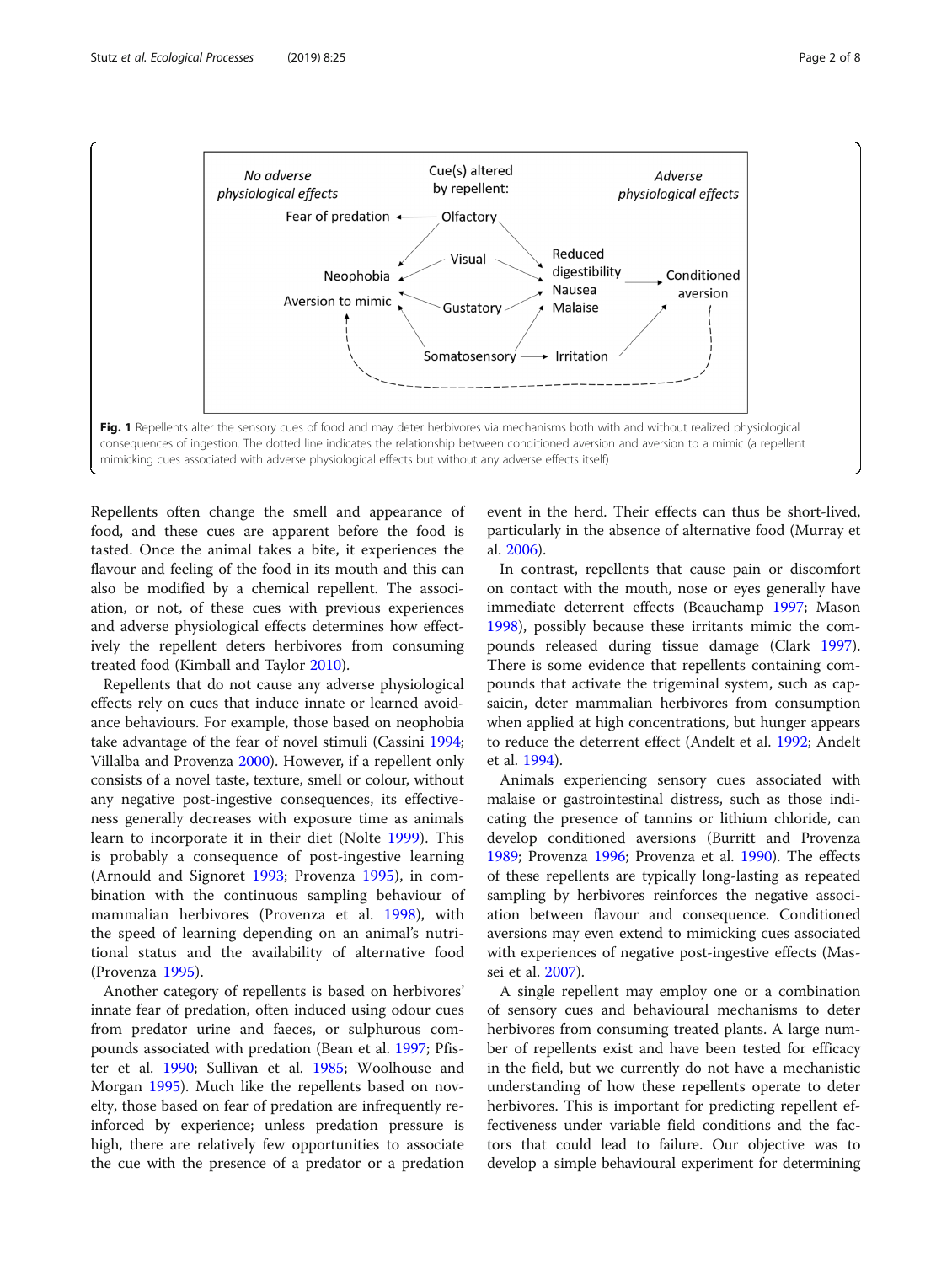the mechanisms of deterrence and modes of action employed by commercial repellents.

We used two-choice feeding trials to quantify the behavioural responses of a model mammalian herbivore, the fallow deer (Dama dama), to food varying in repellent concentration. We chose the commercial repellent HaTe2 (Fluegel GmbH, Germany), a black viscous liquid comprised of ethanol, balsam resin and black pigment. Given that the repellent altered the appearance, smell and possibly taste and texture of food, we hypothesised that the mechanisms behind its deterrent function would be twofold: first by reducing the frequency with which animals chose the food and second by reducing the amount of food they ingested as a function of repellent concentration. For each sensory and behavioural mechanism that could be involved in deterring food consumption, we specified the foraging behaviour that we would expect from the deer (Table 1). Some modes of action are more robust than others; thus, understanding how a chemical repellent functions at the behavioural level is critical for predicting its performance as a herbivore deterrent.

#### Methods

#### Experimental design

We used seven adult female fallow deer that were born in 2000 and had been hand-reared, making them amenable to conducting individual paired-choice feeding trials. They were held in a 4-ha enclosure at Tovetorp Research Station (Stockholm University, south-central Sweden). The enclosure comprised a sloping meadow with low-lying shallow waterbodies and a variety of trees including spruce Picea abies, Scots pine, silver birch Betula pendula, downy birch Betula pubescens, Norway maple Acer platanoides, rowan Sorbus aucuparia, aspen Populus tremula, alder Alnus glutinosa, hazel Corylus avellana, oak Quercus robur and small-leaved lime Tilia cordata. The deer had ad libitum access to water, minerals and a salt stone throughout the study period (26th of January to 26th of February, 2016). The food consumed

during trials constituted more than their normal daily intake, so no additional food was provided on trial days.

Fallow deer were offered a choice between food treated with different concentrations of HaTe2 repellent. We used Renfor pellets (manufacturer: Lantmännen, Nyköping), a product specifically designed for cervids that contains dried beet pulp and molasses, oats, wheat, malt sprouts, distiller's grains, corn, rapeseed and sodium chloride (crude protein =  $100 \text{ g kg}^{-1}$ , energy =  $11.2 \text{ M}$ ) kg<sup>-1</sup>). We used a hand-pressurized spray bottle to apply the repellent to pellets at three wet-weight concentrations: high (70 g  $kg^{-1}$ ), low (7 g  $kg^{-1}$ ) and control (none applied). Testing occurred with one individual at a time led to the entrance of a triangular pen in a corner of their enclosure. Animals were presented with two clay bowls (feeders, 23 cm in diameter) at 20 cm apart, containing 200 g of food each in one of two repellent combinations: no and low, or low and high. We expected that adding repellent would alter the food quality perceived by deer by artificially increasing defence against herbivores. The level of defence was expected to be lowest in feeders with no repellent and highest in feeders with high repellent concentration; the defence of low repellent feeders should then be relative to the alternative feeder offered. Both positive and negative simultaneous contrasts have been previously demonstrated in fallow deer (Bergvall and Balogh [2009\)](#page-6-0) and are potentially important when applying repellents in forests because this may create contrasts between treated and untreated plants, with the untreated plants themselves having variable levels of natural plant defences.

We randomly allocated treatments and the position of the feeders (left/right). The trial endpoint was when the animal had eaten all the food in one of the feeders. The remaining feeder was then removed and food weighed. During each trial, we also recorded at which feeder the animal initiated feeding and the number of times they switched feeders. The former indicates whether or not deer used visual and/or olfactory cues at a distance to

| Table 1 The expected foraging responses of fallow deer for each potential mechanism of repellent function. Deer were exposed to |  |  |  |  |  |
|---------------------------------------------------------------------------------------------------------------------------------|--|--|--|--|--|
| two-choice food trials with no and low or low and high concentrations of repellent (more repellent = more defended)             |  |  |  |  |  |

| Mechanisms                    | Expected foraging response                                                                   |  |  |  |  |  |
|-------------------------------|----------------------------------------------------------------------------------------------|--|--|--|--|--|
| Sensory cues altered          |                                                                                              |  |  |  |  |  |
| Olfactory/visual              | -Fewer trials involve consumption from more defended feeder in pair                          |  |  |  |  |  |
|                               | -More likely to initiate consumption at less defended feeder in pair                         |  |  |  |  |  |
| Gustatory/somatosensory       | -Shift between feeders more often when consumption initiated at more defended feeder in pair |  |  |  |  |  |
|                               | -Consume more from less defended feeder in pair                                              |  |  |  |  |  |
|                               | -More selective for less defended feeder in more defended (low-high) pair                    |  |  |  |  |  |
| Adverse physiological effects |                                                                                              |  |  |  |  |  |
| Yes                           | -More selective for less defended food with exposure                                         |  |  |  |  |  |
| N <sub>o</sub>                | -Less selective for less defended food with exposure                                         |  |  |  |  |  |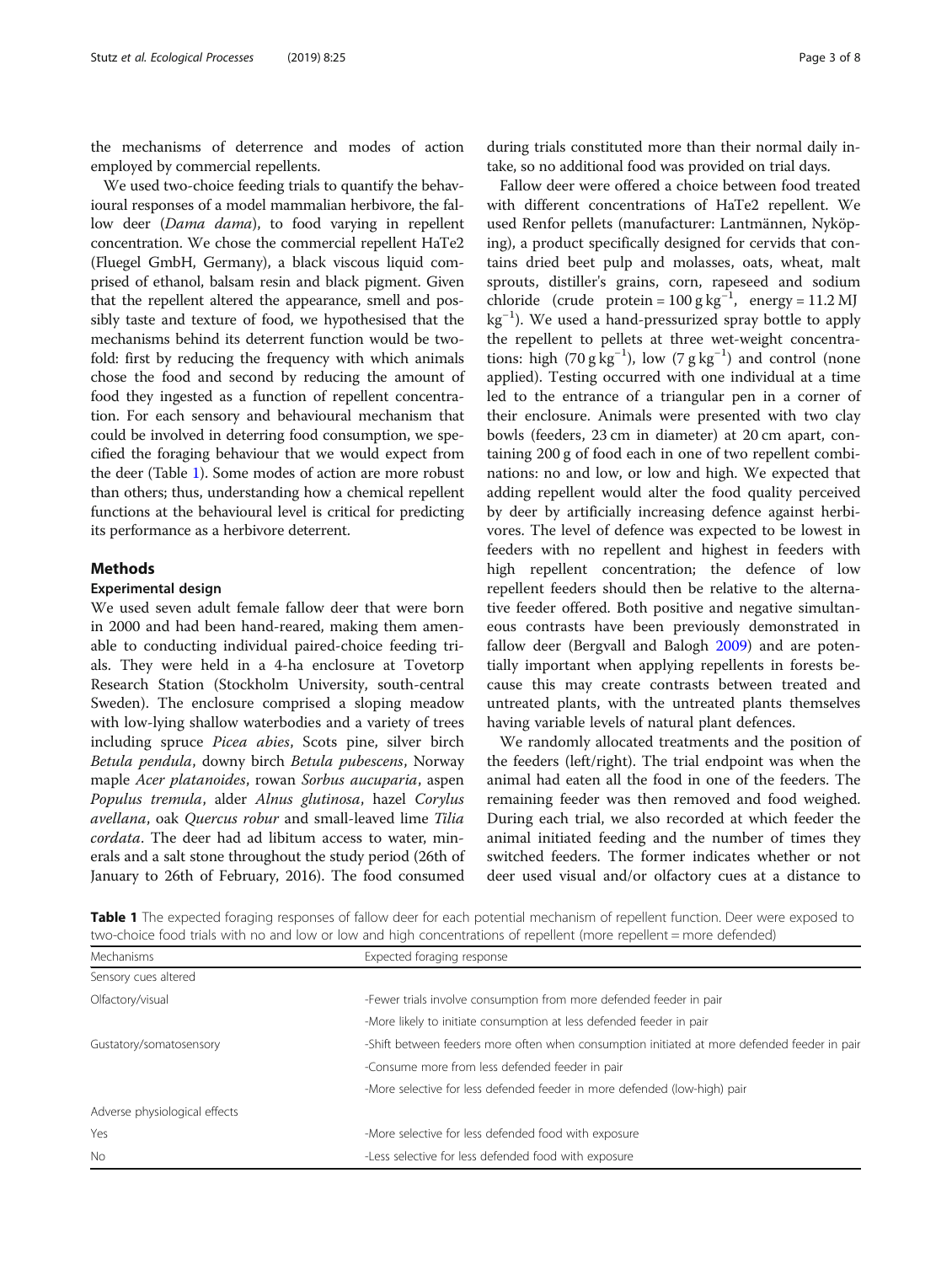select feeders, while the latter suggests the level of indecision or satisfaction with their current choice. We performed one two-choice trial per day with each of the seven fallow deer for 10 days, except one individual (#7) which only participated in seven trials (thus  $N = 67$ ). Deer were involved in trials for a maximum of four consecutive days, followed by a break of at least 5 days before trials recommenced.

#### Statistical analyses

We tested whether initial feeder choice was a function of relative repellent concentration within two-choice pairs (less or more), the type of two-choice pair (no-low or low-high) and their interaction. We fitted a generalized linear model (GLM) specifying a binomial response variable (initial feeder  $= 1$ , otherwise  $= 0$ , for each of the two feeders in a trial) with logit link function. We could not include trial day and animal identity as random effects because in this logistic model, each level of these factors necessarily consisted of equal numbers of 0's and 1's (i.e. where one bowl was chosen first, the other was not). A model that included these random effects as interaction terms with relative defence failed to converge.

To test if the first feeder chosen in a trial had any effect on the number of times each deer switched between feeders, we fitted a generalized linear mixed effects model (GLMM) specifying a Poisson response distribution with log link function. We included relative defence and pair type as fixed effects, as in the previous model. We also included trial day and animal identity as random effects, accounting for potential effects of uncontrollable conditions on a trial day (e.g. temperature, cloud cover, environmental noise) and of consistent foraging behaviours by individual deer (Bergvall [2009](#page-6-0)).

We used a linear mixed effects model (LMM) to test how relative defence and type of two-choice pair affected food consumption, including trial day and animal identity as random effects. Here, we also included trial day as a continuous fixed effect to determine whether the amount consumed by deer in a trial changed over consecutive trials.

Repellents often become less effective at deterring herbivores with increasing exposure. We therefore tested how selective deer were across the five replicates of the two types of two-choice pair. We divided the amount consumed from the less defended feeder in each pair (no in no-low and low in low-high) by the total consumption across both feeders in each trial. We then fitted a LMM with the treatment replicate number as a continuous fixed effect and animal identity as a random effect.

We performed all statistical analyses using the 'lme4' package (Bates et al. [2015\)](#page-6-0) in R version 3.2.2 (R Core Team [2016](#page-6-0)). We report the significance of the type II

Wald chi-square tests derived using the 'car' package (Fox and Weisberg [2011](#page-6-0)). Quantile-quantile plots were checked for approximation of normality.

## Results

All the deer consumed food from at least one feeder in each trial. In no-low pairs ( $N = 33$  trials), deer consumed food from both feeders in 70% of trials, exclusively from no-repellent feeders in 27% of trials and exclusively from low-repellent feeders in 3% of trials. In low-high pairs  $(N = 34$  trials), deer consumed from both feeders in 59% of trials, exclusively low-repellent feeders in 35% of trials and exclusively high-repellent feeders in 6% of trials.

#### First feeder selected

When presented with a choice between two feeders with no and low, or low and high concentrations of HaTe2 repellent, fallow deer were more likely to initiate trials at the less defended feeder in the two-choice pair (relative defence,  $\chi^2$ <sub>1</sub> = 5.07, *P* = 0.024; Fig. 2). There was no interaction between relative defence and pair type  $(\chi^2) = 0.24$ ,  $P = 0.621$ ); pair type itself was not of interest as probabilities of selection within pairs were equal to 1 ( $\chi^2$ <sub>1</sub> = 0,  $P = 1$ ).

#### Number of feeder shifts

Deer changed feeders more often when they started the trial at the more defended feeder (relative defence of first feeder,  $\chi^{2}$ <sub>1</sub> = 7.84, *P* = 0.005; Fig. [3](#page-4-0)). The pair type and its interaction with relative defence of first feeder were not significant (pair,  $\chi^2$ <sub>1</sub> = 0.10, *P* = 0.752; interaction,  $\chi^2$ <sub>1</sub> = 0.91,  $P = 0.339$ ).

#### Amount consumed

There was a significant interactive effect of relative defence and pair type on the amount consumed by deer: consumption from the more defended feeder was greater

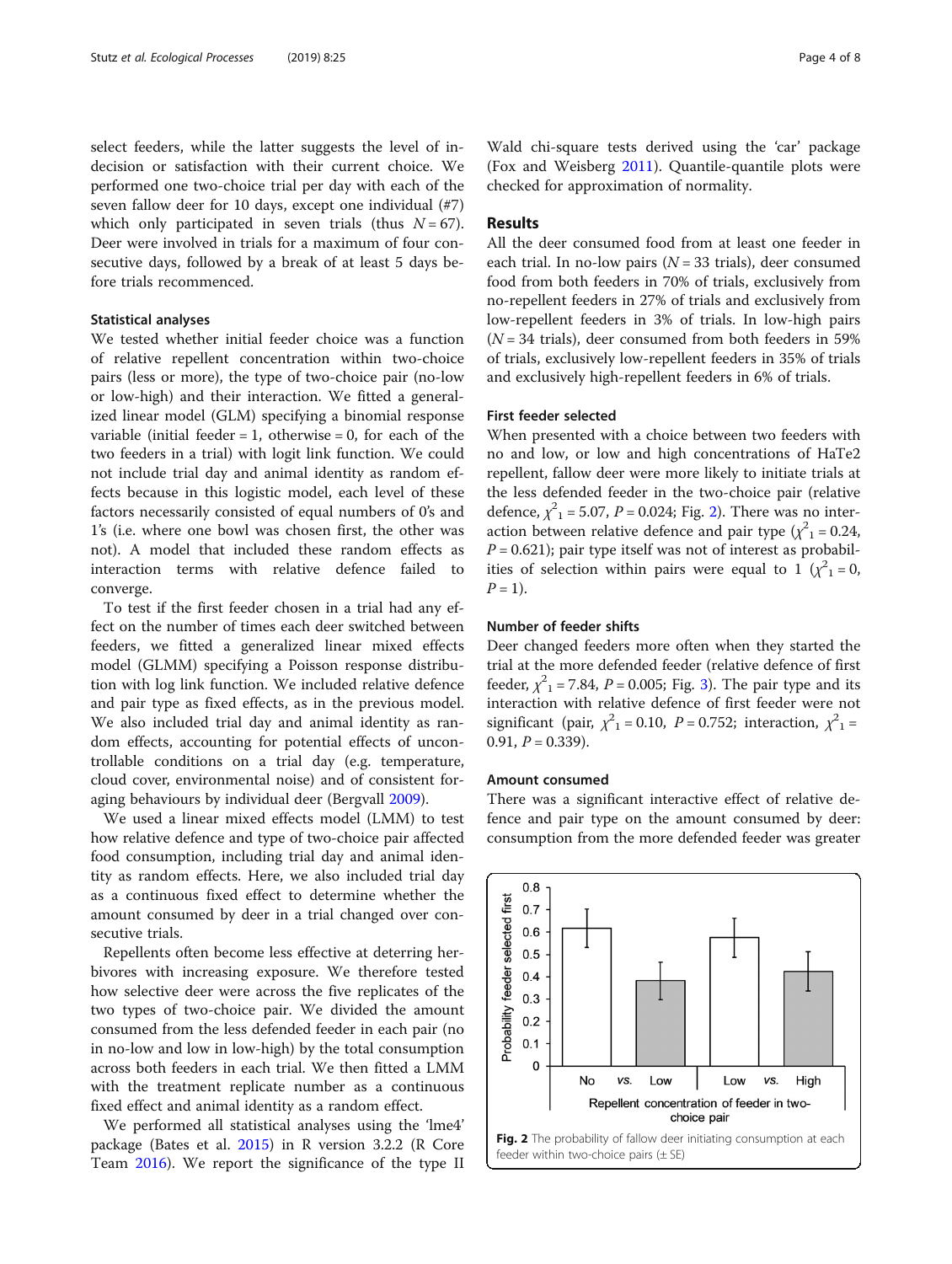<span id="page-4-0"></span>6

5

4

3

 $\overline{\mathbf{c}}$ 

 $\overline{1}$ 

 $\pmb{0}$ 

Number of feeder shifts



Fig. 3 The number of times fallow deer shifted between feeders as

Repellent concentration of first feeder selected

in two-choice pair

l ow

VS.

High

Low

#### Selectivity as a function of exposure

a function of initial feeder selected  $(\pm$  SE)

VS.

 $N<sub>0</sub>$ 

The proportion of consumption comprising lower repellent food was greater in low-high than no-low repellent pairs (pair,  $\chi^2$ <sub>1</sub> = 5.71, *P* = 0.017; Fig. 5). Selectivity for the lower repellent food decreased with the number of trials each deer was exposed to in both types of two-choice pairs (replicate,  $\chi^2$ <sub>1</sub> = 5.79, *P* = 0.016). The rate at which selectivity decreased over time was not significantly different between pair types (interaction,  $\chi^2{}_1$  = 0.70,  $P = 0.402$ ).





# repellent food (no in no-low and low in low-high) as a proportion of total consumption. Shading indicates 95% confidence limits

## **Discussion**

Browsing by large herbivores can cause significant damage to plants that are important in forestry, agriculture and restoration, yet chemical repellents to deter browsing are not well understood from a behavioural perspective. Using simple two-choice trials with captive fallow deer, we demonstrated the mechanisms of deterrence operating behind a commercial herbivore repellent, HaTe2. We found evidence of both reduced visitation to more defended (higher repellent) feeders and reduced consumption while there. The patterns of consumption from differentially defended pairs of feeders supported a mechanism that included pre-ingestive cues (olfactory and/or visual) and lacked adverse physiological consequences post-ingestion. The two-choice tests therefore provided critical information about the contexts in which the repellent is likely to be effective.

In the majority of trials, the deer consumed food from both feeders but, consistent with our predictions, they chose the higher repellent (more defended) food less often and very rarely consumed the higher repellent food exclusively. Deer were more likely to initiate consumption at the lower repellent (less defended) feeder, showing some ability to differentiate between more and less defended feeders prior to tasting. They may have used visual or olfactory cues coupled to food quality to select the first feeder in a trial. Fallow deer are known to be able to use colour to discriminate between visual stimuli (Birgersson et al. [2001](#page-6-0)). In addition, there is mounting evidence that colour and odour are important cues used to detect and assess palatable food plants by mammalian herbivores that consume green vegetation, not just for those consuming fruits and fungi (Schmitt et al. [2018](#page-6-0); Stutz et al. [2016;](#page-6-0) Stutz et al. [2017\)](#page-6-0).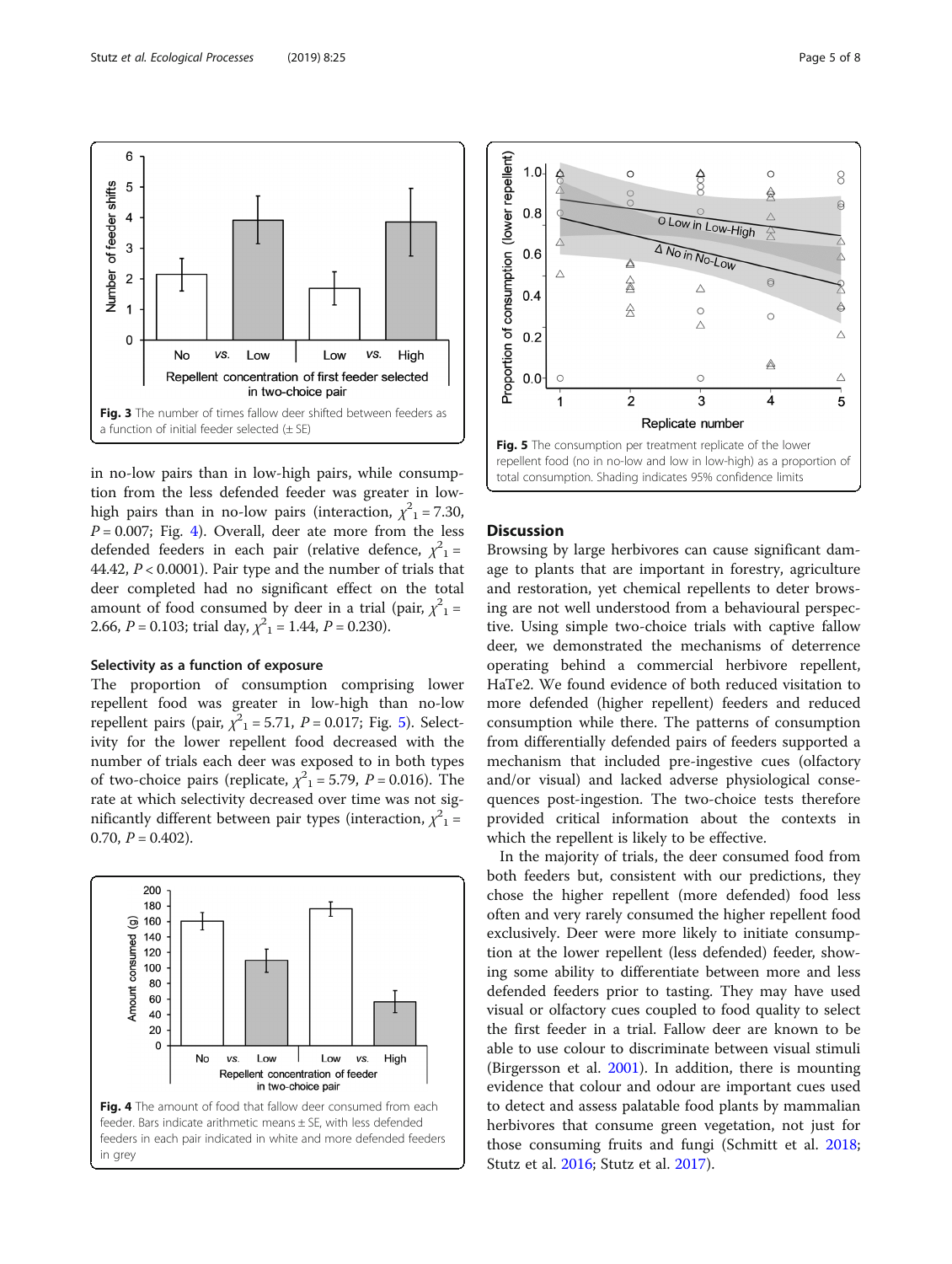When deer did initiate feeding at the more defended feeder, they were more indecisive, switching more often between feeders. This behaviour is consistent with that observed when applying compounds extracted from birch bark (Betula spp.) to food; in a two-choice experiment consisting of test and control feeders, fallow deer switched feeders more often when test feeders contained higher concentrations of the extract (Bergvall et al. [2013](#page-6-0)). We suggest that repellent residue on the tongue may have made subsequent comparisons with the other feeder in the pair more difficult.

The absolute amount that deer consumed during trials did not differ significantly between no-low and low-high pairs. However, the repellent had the effect of suppressing intake of the more defended food, with deer eating a greater amount from the less defended feeder in both treatment pairs (no in no-low and low in low-high pairs) . This is consistent with the idea that repellents are more effective when there are alternative (better) food options available (Kimball et al. [2002](#page-6-0); Provenza [1995](#page-6-0)). Consumption of the more defended food was higher in no-low than low-high pairs, suggesting that the repellent modified flavour (odour, taste and texture) and that flavour intensity played a role in food selection (Villalba and Provenza [2000\)](#page-6-0).

The effectiveness of the repellent declined over time in both two-choice pairs, with deer becoming less selective for the less defended feeder in each pair as trials progressed. This suggests that consumption of HaTe2 repellent in food did not have significant post-ingestive consequences for fallow deer (Kimball et al. [2009](#page-6-0)). Alternatively, the effects of toxins or digestibility-reducing compounds in the repellent may have been partly negated by the high nutritional value of the food compared to natural forage. Detoxification, deactivation or elimination of toxic and anti-nutritional compounds require nutrients and water and thus can be achieved more quickly when food is nutrient-rich (Illius and Jessop [1995](#page-6-0); Provenza et al. [2003](#page-6-0)). The deer may therefore have learned over successive trials that the cost of ingesting the more defended food was not very high; as a result, they may have reduced their effort in selecting between feeders and instead attempted to maximize total intake or rate of intake. This could have implications for the use of repellents near supplementary feeding stations; animals feeding from stations would have enhanced detoxification abilities, decreasing the effectiveness of repellents applied to surrounding trees (Provenza et al. [2003](#page-6-0); Timmons et al. [2010](#page-6-0)).

#### Conclusions

Our study provides evidence that HaTe2 repellent altered both pre- and post-ingestive cues perceived by deer and suggests that these cues were not coupled with significant physiological consequences. This has implications for the effectiveness of the repellent both temporally and spatially: herbivore deterrence is likely to decrease with prolonged exposure to the repellent and with lower availability of alternative feeding options nearby. As a result, the repellent may not be appropriate in some contexts or require application patterns to be modified by, for example, using rotations of different repellents to maintain novelty, leaving some plants untreated as sacrificial feed or providing supplementary feed.

Decisions about applying herbivore-repelling chemicals to plants over large areas, such as in forestry and agricultural operations, should be informed by the behavioural mechanisms responsible for the deterrent effects. We demonstrated how simple two-choice feeding trials can be used to understand herbivore responses to repellents. The characteristics of the herbivores and plants in an area will influence these responses and thus the effectiveness of a repellent. For example, the effectiveness of a repellent will likely be lower where the nutritive value of the plant is high relative to other available food, there is little alternative food or the herbivore density is high. We therefore suggest that this type of experimentation could be used to select effective mechanisms of plant protection for particular management scenarios and reduce the risk of repellent failure in large-scale field applications.

#### Abbreviations

GLMM: Generalized linear mixed effects model; LMM: Linear mixed effects model

#### Acknowledgements

We thank Sven Jakobsson, Thomas Giegold, Nils Andbjer and Susanna Gustavsson for facilitating the fieldwork at Tovetorp Research Station and Benjamin Croak for building experimental pens.

#### Authors' contributions

UAB conceived and designed the experiment. LV and RSS performed the experiment. RSS analysed the data and wrote the manuscript; all other authors provided editorial advice. All authors approved the final version of the manuscript.

#### Funding

The Swedish Research Council FORMAS awarded to UAB. The funding body had no role in any part of the study.

#### Availability of data and materials

The datasets generated and/or analysed during the current study will be available in the Mendeley Data repository ([https://doi.org/10.17632/](https://doi.org/10.17632/ycdr6yr3dx.1) [ycdr6yr3dx.1](https://doi.org/10.17632/ycdr6yr3dx.1)).

#### Ethics approval and consent to participate

Research procedures were approved by the Swedish National Board for Laboratory Animals (Dnr 14–14).

#### Consent for publication Not applicable.

#### Competing interests

The authors declare that they have no competing interests.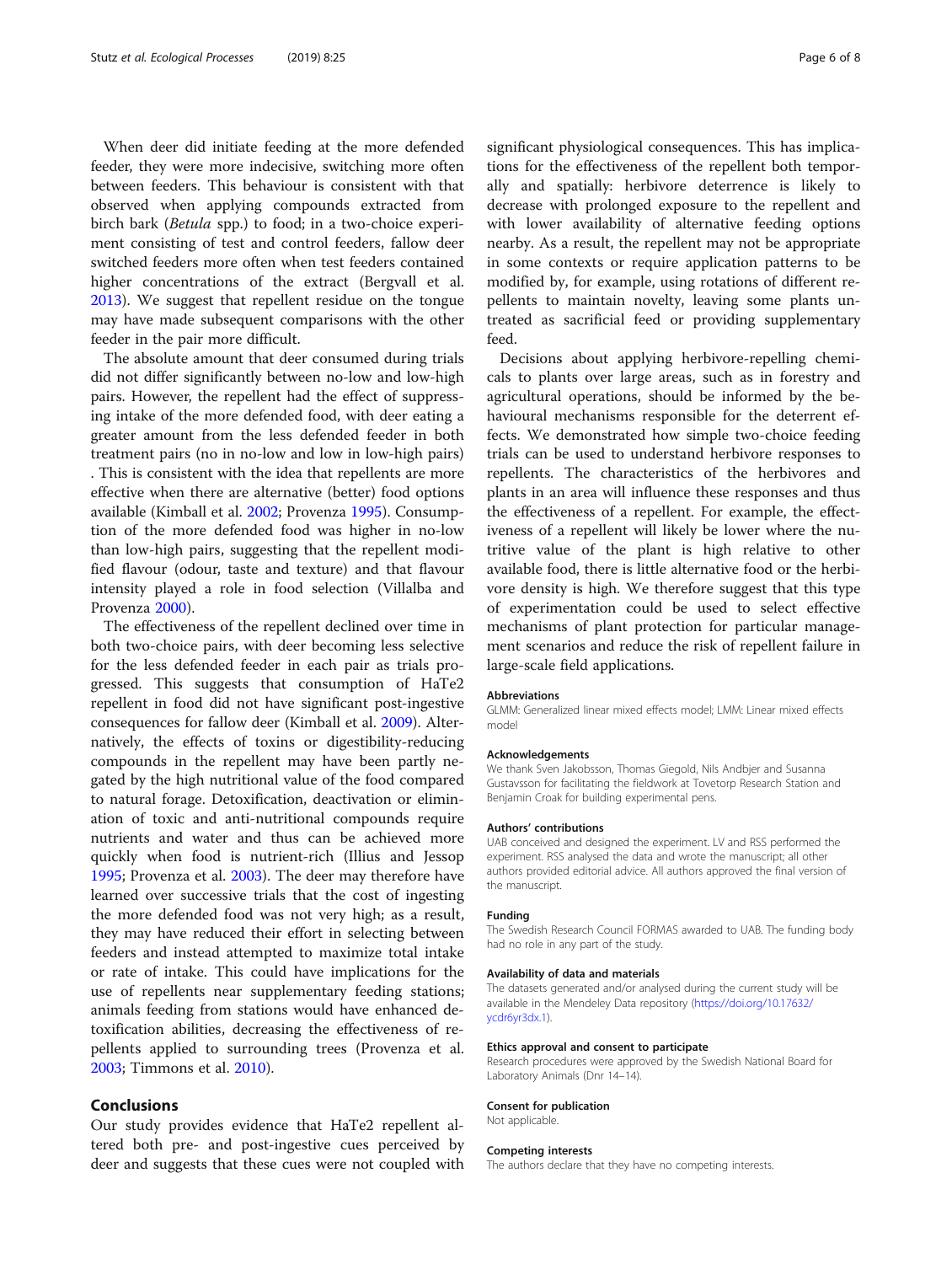#### <span id="page-6-0"></span>Author details

<sup>1</sup>Department of Zoology, Stockholm University, SE-106 91 Stockholm, Sweden. <sup>2</sup>Grimsö Wildlife Research Station, Department of Ecology, Swedish University of Agricultural Sciences, SE-730 91 Riddarhyttan, Sweden.

#### Received: 23 November 2018 Accepted: 29 May 2019 Published online: 03 July 2019

#### References

- Andelt WF, Baker DL, Burnham KP (1992) Relative preference of captive cow elk for repellent-treated diets. J Wildl Manag 56:164–173
- Andelt WF, Burnham KP, Baker DL (1994) Effectiveness of capsaicin and bitrex repellents for deterring browsing by captive mule deer. J Wildl Manag 58: 330–334. <https://doi.org/10.2307/3809398>
- Arnould C, Signoret JP (1993) Sheep food repellents: efficacy of various products, habituation, and social facilitation. J Chem Ecol 19:225–236. [https://doi.org/](https://doi.org/10.1007/bf00993691) [10.1007/bf00993691](https://doi.org/10.1007/bf00993691)
- Augustine DJ, McNaughton SJ (1998) Ungulate effects on the functional species composition of plant communities: herbivore selectivity and plant tolerance. J Wildl Manag 62:1165–1183. <https://doi.org/10.2307/3801981>
- Austin DD, Urness PJ, Durham SL (1994) Impacts of mule deer and horse grazing on transplanted shrubs for revegetation. J Range Manag 47:8–11. [https://doi.](https://doi.org/10.2307/4002832) [org/10.2307/4002832](https://doi.org/10.2307/4002832)
- Bates D, Maechler M, Bolker B, Walker S (2015) Fitting linear mixed-effects models using lme4. J Stat Softw 67:1–48. <https://doi.org/10.18637/jss.v067.i01>
- Bean N, Korff W, Mason J (1997) Repellency of plant, natural products and predator odors to woodchucks. In: Mason J (ed) Repellents in Wildlife Management. Colorado State University, Denver
- Beauchamp GK (1997) Chemical signals and repellency: problems and prognosis. In: Mason JR (ed) repellents in wildlife management. Ft.Collins: National Wildlife Research Center, pp 1–10
- Bergvall UA (2009) Development of feeding selectivity and consistency in food choice over 5 years in fallow deer. Behav Proc 80:140–146. [https://doi.org/10.](https://doi.org/10.1016/j.beproc.2008.11.004) [1016/j.beproc.2008.11.004](https://doi.org/10.1016/j.beproc.2008.11.004)
- Bergvall UA, Balogh ACV (2009) Consummatory simultaneous positive and negative contrast in fallow deer: implications for selectivity. Mamm Biol 74: 236–239. <https://doi.org/10.1016/j.mambio.2008.05.004>
- Bergvall UA, Co M, Bergström R, Sjöberg PJR, Waldebäck M, Turner C (2013) Antibrowsing effects of birch bark extract on fallow deer. Eur J For Res 132:717– 725. <https://doi.org/10.1007/s10342-013-0709-y>
- Birgersson B, Alm U, Forkman B (2001) Colour vision in fallow deer: a behavioural study. Anim Behav 61:367–371. <https://doi.org/10.1006/anbe.2000.1603>
- Burritt EA, Provenza FD (1989) Food aversion learning: conditioning lambs to avoid a palatable shrub (Cercocarpus montanus). J Anim Sci 67:650–653
- Cassini MH (1994) Behavioral mechanisms of selection of diet components and their ecological implications in herbivorous mammals. J Mammal 75:733–740. <https://doi.org/10.2307/1382523>
- Clark L (1997) Physiological, ecological, and evolutionary bases for the avoidance of chemical irritants by birds. In: Nolan V, Ketterson ED, Thompson CF (eds) Curr. Ornithol. Springer US, Boston, MA, pp 1–37
- Conover MR (1984) Effectiveness of repellents in reducing deer damage in nurseries. Wildl Soc Bull 12:399–404
- El Hani A, Conover MR (1998) Comparative analysis of deer repellents. In: Mason JR (ed) Repellents in wildlife management. Colorado state press Universtity, Ft. Collins, pp 147–155
- Fox J, Weisberg S (2011) An R companion to applied regression second edition edn. Sage, Thousand Oaks CA
- Illius AW, Jessop NS (1995) Modeling metabolic costs of allelochemical ingestion by foraging herbivores. J Chem Ecol 21:693–719. [https://doi.org/10.1007/](https://doi.org/10.1007/bf02033456) [bf02033456](https://doi.org/10.1007/bf02033456)
- Kimball BA, Provenza FD, Burritt EA (2002) Importance of alternative foods on the persistence of flavor aversions: implications for applied flavor avoidance learning. Appl Anim Behav Sci 76:249–258
- Kimball BA, Taylor J, Perry KR, Capelli C (2009) Deer responses to repellent stimuli. J Chem Ecol 35:1461–1470. <https://doi.org/10.1007/s10886-009-9721-6>
- Kimball BA, Taylor JD (2010) Mammalian herbivore repellents: tools for altering plant palatability. Outlooks on Pest Management 21:181–187. [https://doi.org/](https://doi.org/10.1564/21aug09) [10.1564/21aug09](https://doi.org/10.1564/21aug09)

Mason JR (1998) Mammal repellents: options and considerations for development. In: Baker RO, Crabb AC (eds) Proceedings of the 18th vertebrate Pest conference. University of California, Davis

- Massei G, Cotterill JV, Coats JC, Bryning G, Cowan DP (2007) Can Batesian mimicry help plants to deter herbivores? Pest Manag. Sci 63:559–563. [https://doi.org/10.](https://doi.org/10.1002/ps.1360) [1002/ps.1360](https://doi.org/10.1002/ps.1360)
- Murray PJ, Burns AC, Davy JR (2006) Development of an animal repellent: selection, efficacy and presentation. Aust J Exp Agric 46:851–856. [https://doi.](https://doi.org/10.1071/EA06004) [org/10.1071/EA06004](https://doi.org/10.1071/EA06004)
- Nolte DL (1998) Efficacy of selected repellents to deter deer browsing on conifer seedlings. Int Biodeterior Biodegrad 42:101–107. [https://doi.org/10.1016/](https://doi.org/10.1016/S0964-8305(98)00008-0) [S0964-8305\(98\)00008-0](https://doi.org/10.1016/S0964-8305(98)00008-0)
- Nolte DL (1999) Behavioral approaches for limiting depredation by wild ungulates. In: Launchbaugh KL, Sanders D, Mosely JC (eds) Grazing behavior of livestock and wildlife. University of Idaho, Moscow, pp 60–69
- Novellie P, Bigalke RC (1981) An assessment of antelope browse damage in a pine plantation and an evaluation of some chemical repellents. South African Forestry Journal 119:8–13. <https://doi.org/10.1080/00382167.1981.9630217>
- Nuttle T, Yerger EH, Stoleson SH, Ristau TE (2011) Legacy of top-down herbivore pressure ricochets back up multiple trophic levels in forest canopies over 30 years. Ecosphere 2:art4. <https://doi.org/10.1890/es10-00108.1>
- Pedersen S, Nilsen EB, Andreassen HP (2007) Moose winter browsing affects the breeding success of great tits. Ecoscience 14:499–506. [https://doi.org/10.](https://doi.org/10.2980/1195-6860(2007)14<499:mwbatb>2.0.co;2) [2980/1195-6860\(2007\)14\[499:mwbatb\]2.0.co;2](https://doi.org/10.2980/1195-6860(2007)14<499:mwbatb>2.0.co;2)
- Pfister JA, Müller-Schwarze D, Balph DF (1990) Effects of predator fecal odors on feed selection by sheep and cattle. J Chem Ecol 16:573–583. [https://doi.org/](https://doi.org/10.1007/bf01021787) [10.1007/bf01021787](https://doi.org/10.1007/bf01021787)
- Provenza FD (1995) Postingestive feedback as an elementary determinant of food preference and intake in ruminants. J Range Manag 48:2–17. [https://doi.](https://doi.org/10.2307/4002498) [org/10.2307/4002498](https://doi.org/10.2307/4002498)
- Provenza FD (1996) Acquired aversions as the basis for varied diets of ruminants foraging on rangelands. J Anim Sci 74:2010–2020
- Provenza FD, Burritt EA, Clausen TP, Bryant JP, Reichardt PB, Distel RA (1990) Conditioned flavor aversion: a mechanism for goats to avoid condensed tannins in blackbrush. Am Nat 136:810–828. <https://doi.org/10.1086/285133>
- Provenza FD, Villalba JJ, Cheney CD, Werner SJ (1998) Self-organization of foraging behaviour: from simplicity to complexity without goals. Nutr Res Rev 11: 199–229
- Provenza FD, Villalba JJ, Dziba LE, Atwood SB, Banner RE (2003) Linking herbivore experience, varied diets, and plant biochemical diversity. Small Ruminant Res 49: 257–274. [https://doi.org/10.1016/S0921-4488\(03\)00143-3](https://doi.org/10.1016/S0921-4488(03)00143-3)
- Putman RJ, Moore NP (1998) Impact of deer in lowland Britain on agriculture, forestry and conservation habitats. Mammal Rev 28:141–164. [https://doi.org/](https://doi.org/10.1046/j.1365-2907.1998.00031.x) [10.1046/j.1365-2907.1998.00031.x](https://doi.org/10.1046/j.1365-2907.1998.00031.x)
- R Core Team (2016) R: a language and environment for statistical computing. R Foundation for Statistical Computing, Vienna, Austria
- Schmitt MH, Shuttleworth A, Ward D, Shrader AM (2018) African elephants use plant odours to make foraging decisions across multiple spatial scales. Anim Behav 141:17–27. <https://doi.org/10.1016/j.anbehav.2018.04.016>
- Stephan JG, Pourazari F, Tattersdill K, Kobayashi T, Nishizawa K, De Long JR (2017) Long-term deer exclosure alters soil properties, plant traits, understory plant community and insect herbivory, but not the functional relationships among them. Oecologia 184:685–699. <https://doi.org/10.1007/s00442-017-3895-3>
- Stutz RS, Banks PB, Dexter N, McArthur C (2015) Associational refuge in practice: can existing vegetation facilitate woodland restoration? Oikos 124:571–580. <https://doi.org/10.1111/oik.01782>
- Stutz RS, Banks PB, Proschogo N, McArthur C (2016) Follow your nose: leaf odour as an important foraging cue for mammalian herbivores. Oecologia 182:643– 651. <https://doi.org/10.1007/s00442-016-3678-2>
- Stutz RS, Croak BM, Proschogo N, Banks PB, McArthur C (2017) Olfactory and visual plant cues as drivers of selective herbivory. Oikos 126:259–268. [https://](https://doi.org/10.1111/oik.03422) [doi.org/10.1111/oik.03422](https://doi.org/10.1111/oik.03422)
- Sullivan TP, Nordstrom LO, Sullivan DS (1985) Use of predator odors as repellents to reduce feeding damage by herbivores: II. Black-tailed deer (Odocoileus hemionus columbianus). J Chem Ecol 11:921–935. <https://doi.org/10.1007/bf01012078>
- Timmons GR, Hewitt DG, Deyoung CA, Fulbright TE, Draeger DA (2010) Does supplemental feed increase selective foraging in a browsing ungulate? J Wildl Manag 74:995–1002. <https://doi.org/10.2193/2009-250>
- Villalba J, Provenza F (2000) Roles of flavor and reward intensities in acquisition and generalization of food preferences: do strong plant signals always deter herbivory? J Chem Ecol 26:1911–1922. [https://doi.org/10.1023/A:](https://doi.org/10.1023/A:1005552925338) [1005552925338](https://doi.org/10.1023/A:1005552925338)
- Woolhouse A, Morgan D (1995) An evaluation of repellents to suppress browsing by possums. J Chem Ecol 21:1571–1583. <https://doi.org/10.1007/bf02035153>